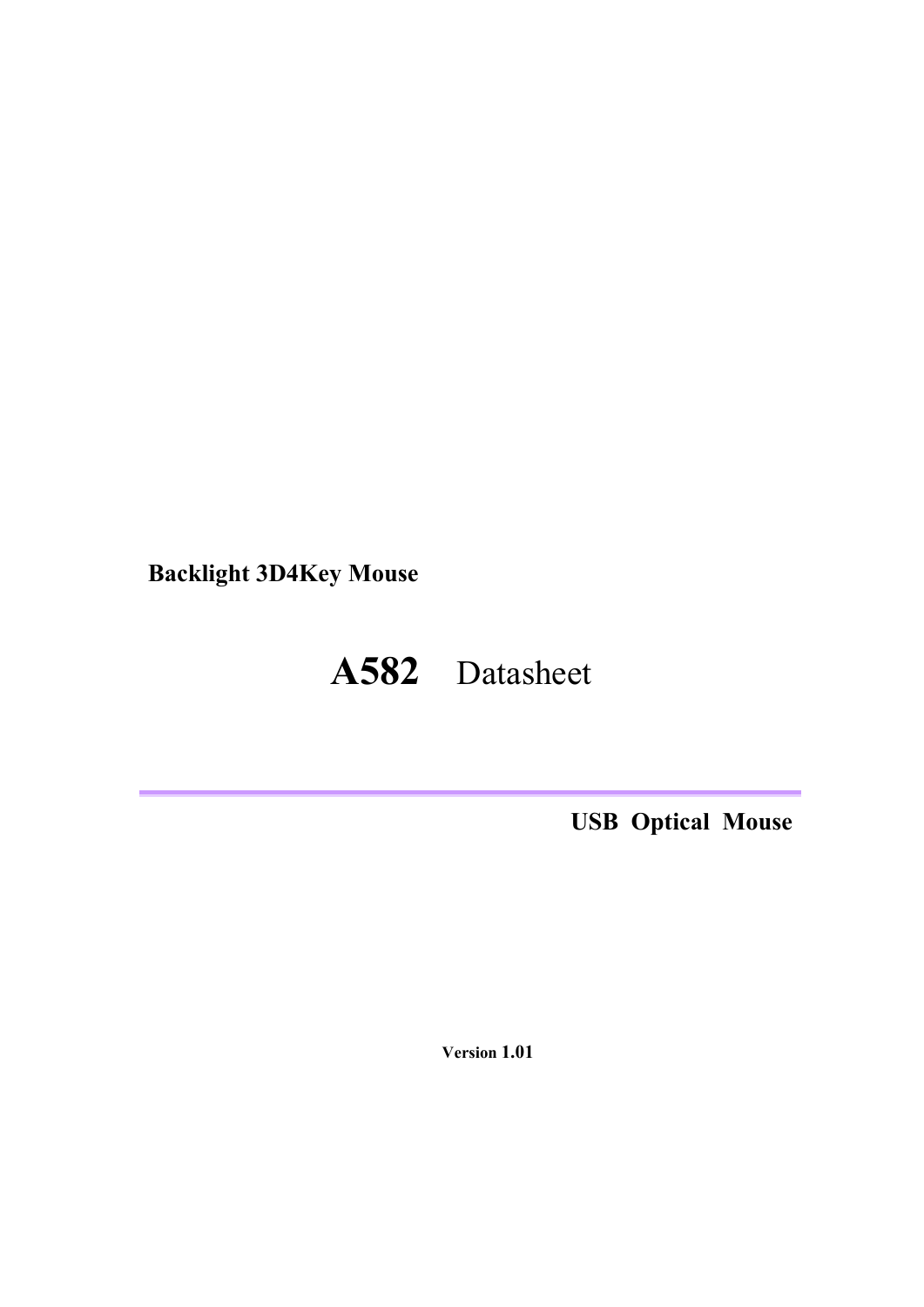#### **Table of contents**

| 7.3 DC Electrical Characteristic (VDD = 5.0V, Temperature = 25 $\degree$ C )5 |  |
|-------------------------------------------------------------------------------|--|
| 7.4 AC Electrical Characteristic (VDD = 5.0V, Temperature = $25^{\circ}$ C)5  |  |
|                                                                               |  |
|                                                                               |  |
|                                                                               |  |
|                                                                               |  |
|                                                                               |  |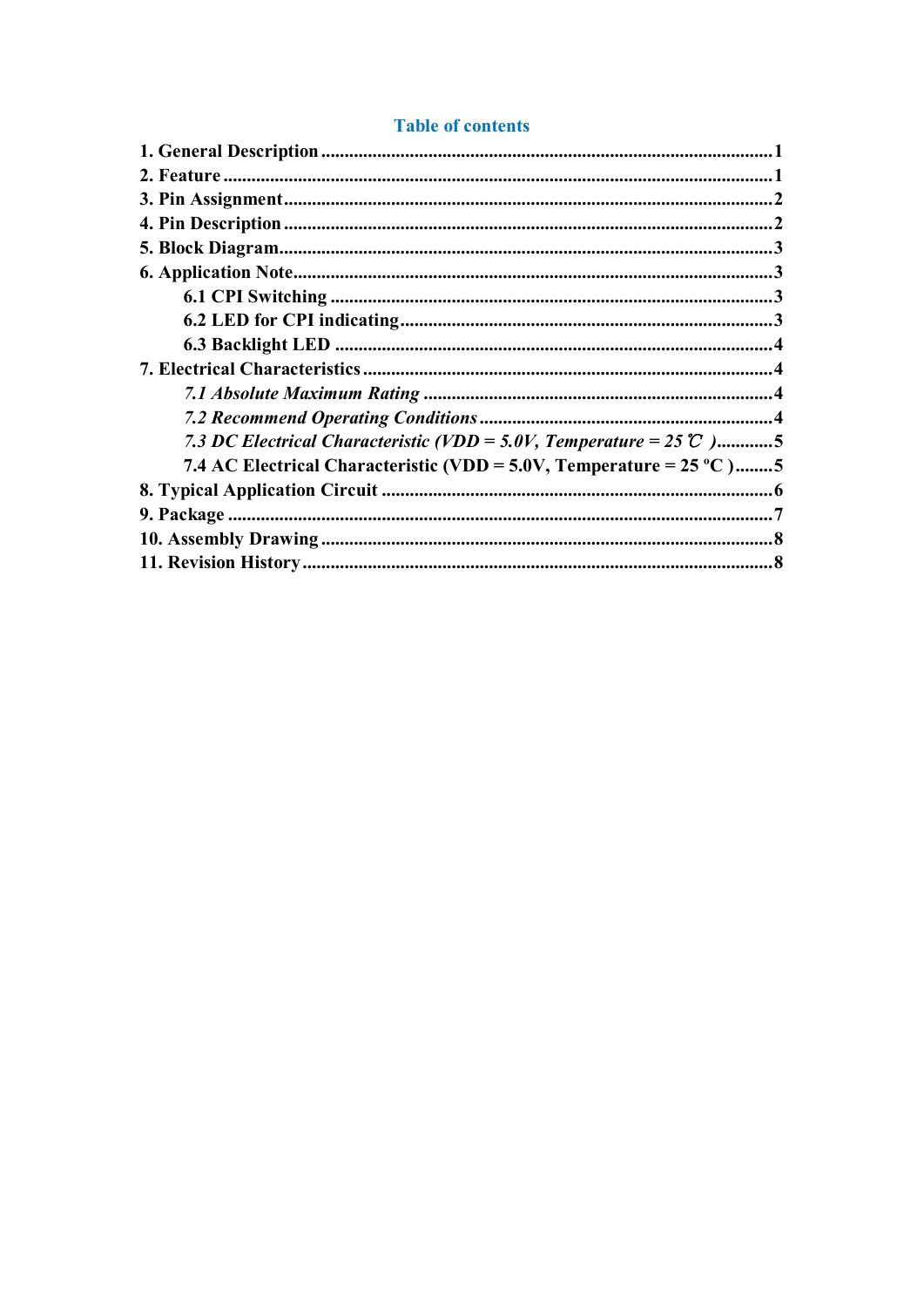

# <span id="page-2-0"></span>**1. General Description**

A582 Backlight Mouse Sensor is a high performance single chip CMOS process optical mouse sensor. This chip solution is used to implement a non-mechanical tracking engine for USB computer mouse.

A582 is based on algorithm which measures changes of sequential surface images and then determines the movement. It is a 3D4K mouse chip, which has extra one button (CPI).It supports 4 -level CPI resolution (800/1200/1600/2400).The CPI level is indicated by LED lights.

A582 can control backlight ( turn on/off LED ) by using key combination L+M+R or pressing the CPI button for more than 3 seconds.

A582 is enclosed in 12-pin optical DIP package. It has a built-in LED driver and internal oscillator to minimize the external components.

### <span id="page-2-1"></span>**2. Feature**

- Optical Navigation Technology
- Compliant with USB2.0 and USB HID Specification V1.1
- Support Winxp/Win2003/Win2008/Vista/Win7/Win8/Win10/Linux system, MAC OS, and Android system
- 5V Power Supply
- Internal crystal-less oscillator and on-chip LED Driver
- Adjustable 4-level resolution 800/1200/1600/2400 by CPI button
- Support full color backlight LED which breathes with 7 colors in cyclic change and single backlight breathing application
- LED brightness indicates 4-level CPI
- All backlights support long press CPI key over 3s or "L+M+R" combination button switch
- Support L/M/R 3 buttons and X/Y/Z three axis
- IDIP-12 package and RoHS Compliant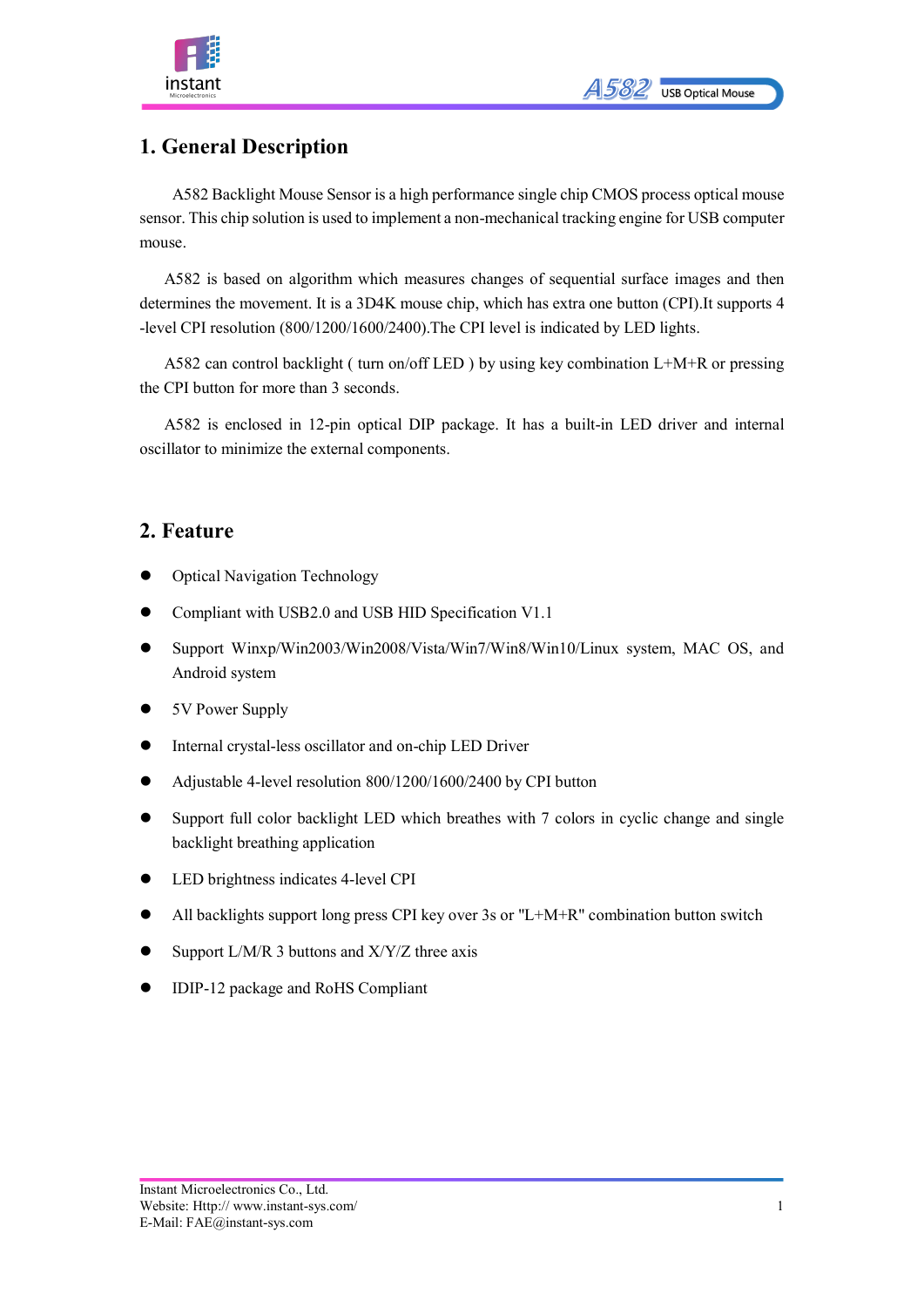l



# <span id="page-3-0"></span>**3. Pin Assignment**

instant



**TopView of Pinout Topview of Mouse**

Figure 1. Pinout

# <span id="page-3-1"></span>**4. Pin Description**

|                | <b>Pin Name</b>  | <b>Type</b>   | <b>Description</b>                                  |  |
|----------------|------------------|---------------|-----------------------------------------------------|--|
| 1              |                  | $\mathbb{N}$  | Left Key Input                                      |  |
| $\overline{2}$ | <b>LED</b>       | <b>OUT</b>    | LED open drain output                               |  |
| 3              | <b>CPI</b>       | IN            | CPI Switch key/ CPI Single LED output               |  |
| $\overline{4}$ | <b>GND</b>       | <b>GND</b>    | Ground                                              |  |
| 5              | VDD <sub>5</sub> | <b>PWR</b>    | Power 5v input                                      |  |
| 6              | bLED1            | <b>OUT</b>    | 7 Colors Backlight LED output.                      |  |
| 7              | DP.              | <b>IN/OUT</b> | $USB$ D+                                            |  |
| 8              | DM               | <b>IN/OUT</b> | USB <sub>D</sub> -                                  |  |
| 9              | R                | $\mathbb{N}$  | Left Key Input                                      |  |
| 10             | M/bLED2          | <b>IN/OUT</b> | Middle Key input/ single backlight breathing output |  |
| 11             | ΖB               | $\mathbb{N}$  | Z axis input                                        |  |
| 12             | ZΑ               | $\mathbb{N}$  | Z axis input                                        |  |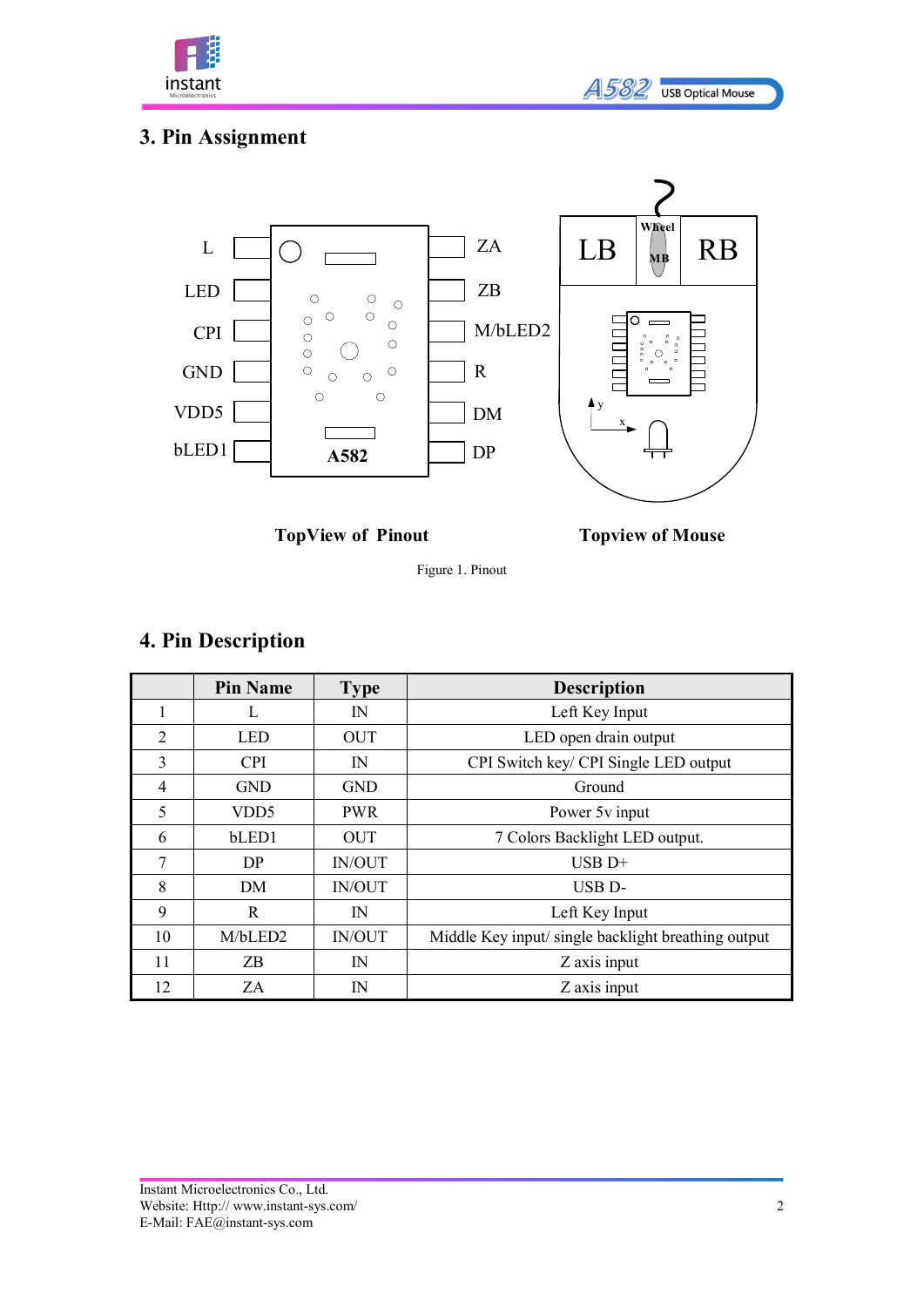

| A582 | <b>USB Optical Mouse</b> |
|------|--------------------------|

### <span id="page-4-0"></span>**5. Block Diagram**



#### Figure 2. Block Diagram

### <span id="page-4-1"></span>**6. Application Note**

#### <span id="page-4-2"></span>**6.1 CPI Switching**

When switching CPI, corresponding to 4-level CPI(800/1200 (def)/1600/2400), backlight will flicker 1 to 4 times.

#### <span id="page-4-3"></span>**6.2 LED for CPI indicating**

| <b>CPI</b> | <b>Monochrome</b><br>indication LED |  |
|------------|-------------------------------------|--|
|            | <b>Brightness</b>                   |  |
| 800        | Off                                 |  |
| 1200       | Weak                                |  |
| 1600       | Middle                              |  |
| 2400       | Strong                              |  |

In normal mode, monochrome LED indicates different CPI Levels according to different brightness.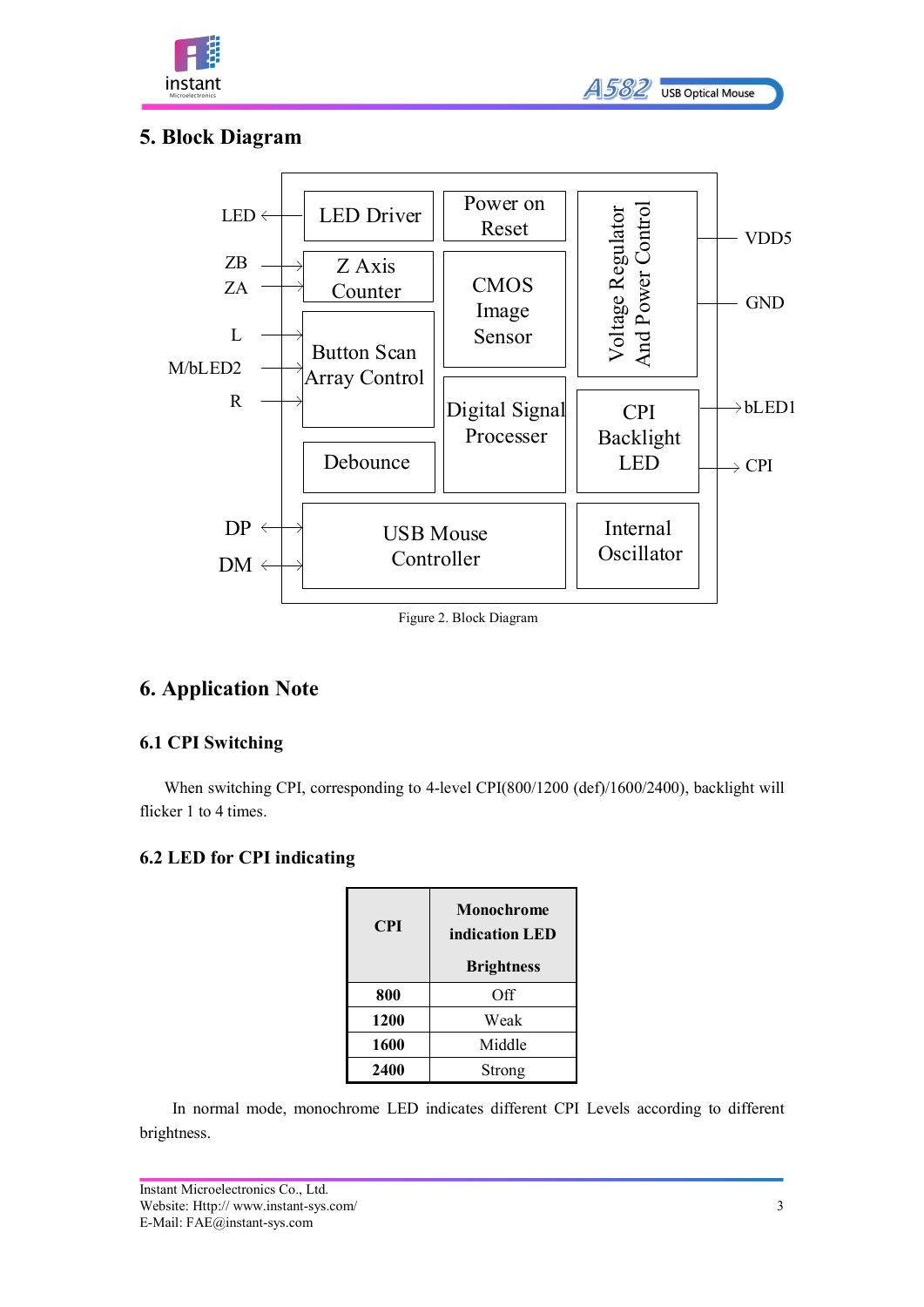

#### <span id="page-5-0"></span>**6.3 Backlight LED**

- Seven-color backlight can be used, which has the effect of seven-color conversion.
- **Monochromatic synchronous breathing backlight can be used for breathing effect.**
- All backlights support long press CPI key over 3s or "L+M+R" combination key switch.
- Standby automatic lights off.

### <span id="page-5-1"></span>**7. Electrical Characteristics**

#### <span id="page-5-2"></span>*7.1 Absolute Maximum Rating*

| <b>Parameters</b>              | <b>Symbol</b> | Min    | <b>Max</b> | Unit        | <b>Notes</b>               |
|--------------------------------|---------------|--------|------------|-------------|----------------------------|
| <b>Supply Voltage</b>          | VDD           | $-0.5$ | 5.5        | V           |                            |
| <b>Operating Temperature</b>   | Tо            | $-15$  | 55         | $\rm ^{o}C$ |                            |
| <b>Storage Temperature</b>     | Ts            | $-40$  | 85         | $\rm ^{o}C$ |                            |
| <b>Lead Solder Temperature</b> |               |        | 260        | $\rm ^{o}C$ |                            |
| <b>Input Voltage</b>           | $\rm V_{in}$  | $-0.5$ | 5.5        | V           |                            |
| ESD                            | $\rm V_{ESD}$ |        | ◠          | KV          | All pins, Human Body Model |

#### <span id="page-5-3"></span>*7.2 Recommend Operating Conditions*

| <b>Parameter</b>                | <b>Symbol</b> | <b>Min</b> | <b>Typical</b> | <b>Max</b> | <b>Units</b> | <b>Notes</b> |
|---------------------------------|---------------|------------|----------------|------------|--------------|--------------|
| <b>Supply Voltage</b>           | VDD           | 4.5        | 5.0            | 5.5        | V            |              |
| <b>Operating Temperature</b>    | $T_A$         | $\theta$   | 25             | 40         | $\rm ^{o}C$  |              |
| <b>System Clock</b>             | <b>CLK</b>    | 22         | 24             | 26         | <b>MHz</b>   |              |
| <b>Speed</b>                    | S             |            |                | 40         | Inch/Sec     |              |
| <b>Resolution</b>               | R             | 800        | 1200           | 2400       | <b>CPI</b>   |              |
| Acceleration                    | A             |            |                | 10         | G            |              |
| <b>Frame Rate</b>               | Fr            |            |                | 4000       | fps          |              |
| <b>Distance from the Bottom</b> |               |            |                |            |              |              |
| of Lens to the Working          | Z             | 2.2        | 2.3            | 2.4        | mm           |              |
| <b>Surface</b>                  |               |            |                |            |              |              |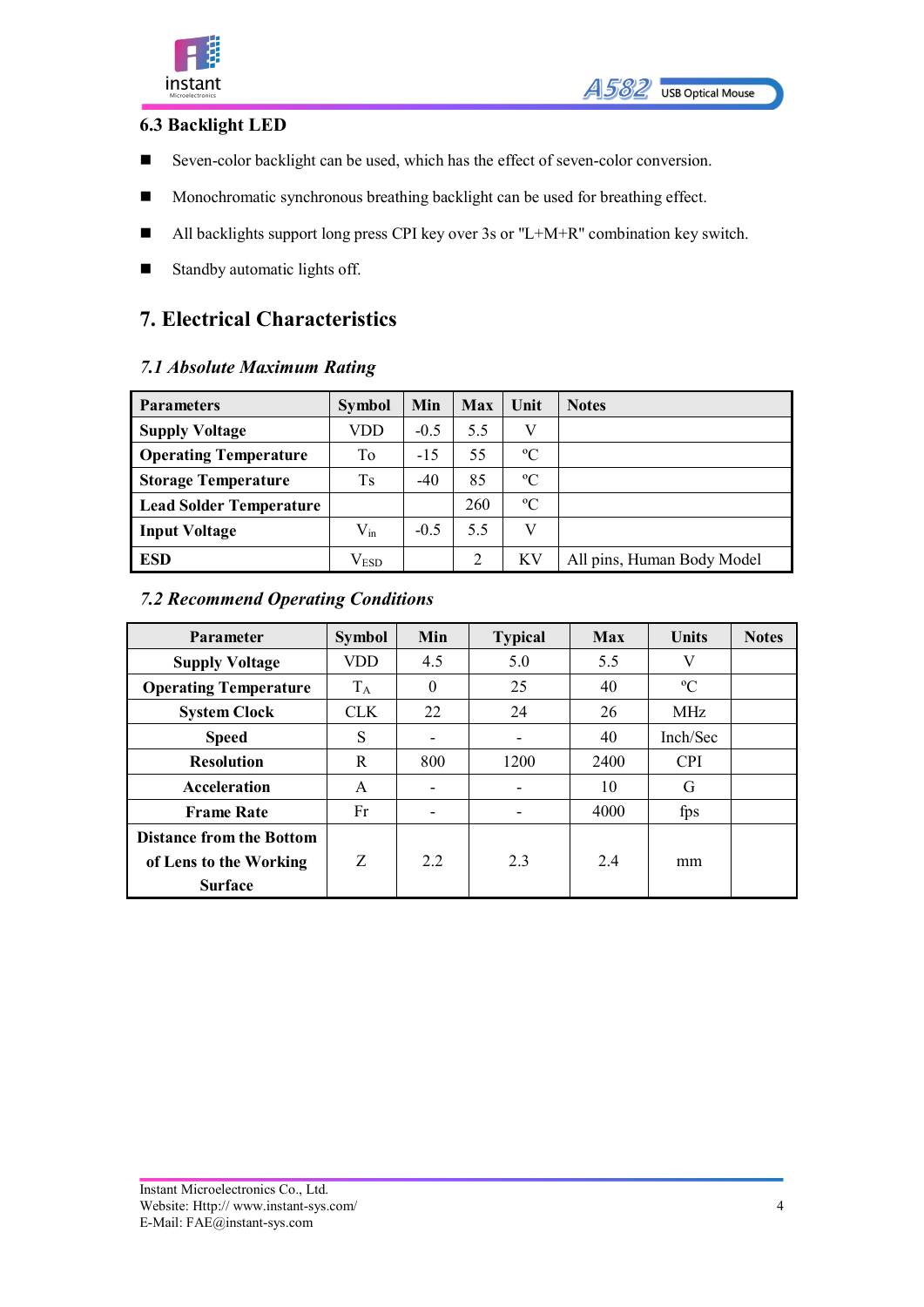



# <span id="page-6-0"></span>*7.3 DC Electrical Characteristic (VDD = 5.0V, Temperature = 25℃ )*

| <b>Parameter</b>           | Condition     | <b>Symbol</b>     | Min      | <b>Typical</b>           | Max | <b>Units</b> | <b>Note</b> |
|----------------------------|---------------|-------------------|----------|--------------------------|-----|--------------|-------------|
|                            |               |                   |          |                          |     |              | S           |
| <b>Supply Current</b>      | In motion     | $I_{DD}$          | ۰        | 16.5                     |     | mA           |             |
| <b>Supply Current</b>      | <b>Static</b> | $I_{DD1}$         |          | 7.8                      |     | mA           |             |
| <b>Input Voltage High</b>  | Input port    | $\rm V_{\rm{H1}}$ | 2.0      | -                        | -   | V            |             |
| <b>Input Voltage Low</b>   | Input port    | $V_{IL1}$         | -        | ۰                        | 0.8 | V            |             |
| <b>Input Voltage High</b>  | $IO$ port     | $\rm V_{III2}$    | 2.0      |                          | -   | V            |             |
| <b>Input Voltage Low</b>   | $IO$ port     | $\rm V_{IL2}$     | -        |                          | 0.8 | V            |             |
| <b>Output Voltage High</b> | $IO$ port     | $V_{\rm OH1}$     | 2.8      | $\overline{\phantom{a}}$ | 3.6 | V            |             |
| <b>Output Voltage Low</b>  | $IO$ port     | $\rm V_{OL1}$     | $\theta$ |                          | 0.3 | V            |             |

# <span id="page-6-1"></span>**7.4 AC Electrical Characteristic (VDD = 5.0V, Temperature = 25 ºC )**

| <b>Parameter</b>                         | <b>Symbol</b>     | Min | <b>Typical</b> | Max                      | <b>Units</b> | <b>Notes</b>                  |
|------------------------------------------|-------------------|-----|----------------|--------------------------|--------------|-------------------------------|
| <b>Internal Ring</b>                     | $F_{\text{ROSC}}$ |     | 10             |                          | kHz          |                               |
| <b>Oscillator Frequency</b>              |                   |     |                |                          |              |                               |
| <b>Power-up Reset delay</b>              | $T_{PU}$          | ۰   | 10             | $\overline{\phantom{0}}$ | us           | POR signal from<br>$0$ to 3.5 |
| <b>Debounce Time on</b><br><b>Button</b> | $T_{\rm DB}$      | 9.5 | 11.5           | 13.5                     | ms           |                               |
| <b>Z-axis Sampling Time</b>              | $T_Z$             |     | 125            |                          | us           |                               |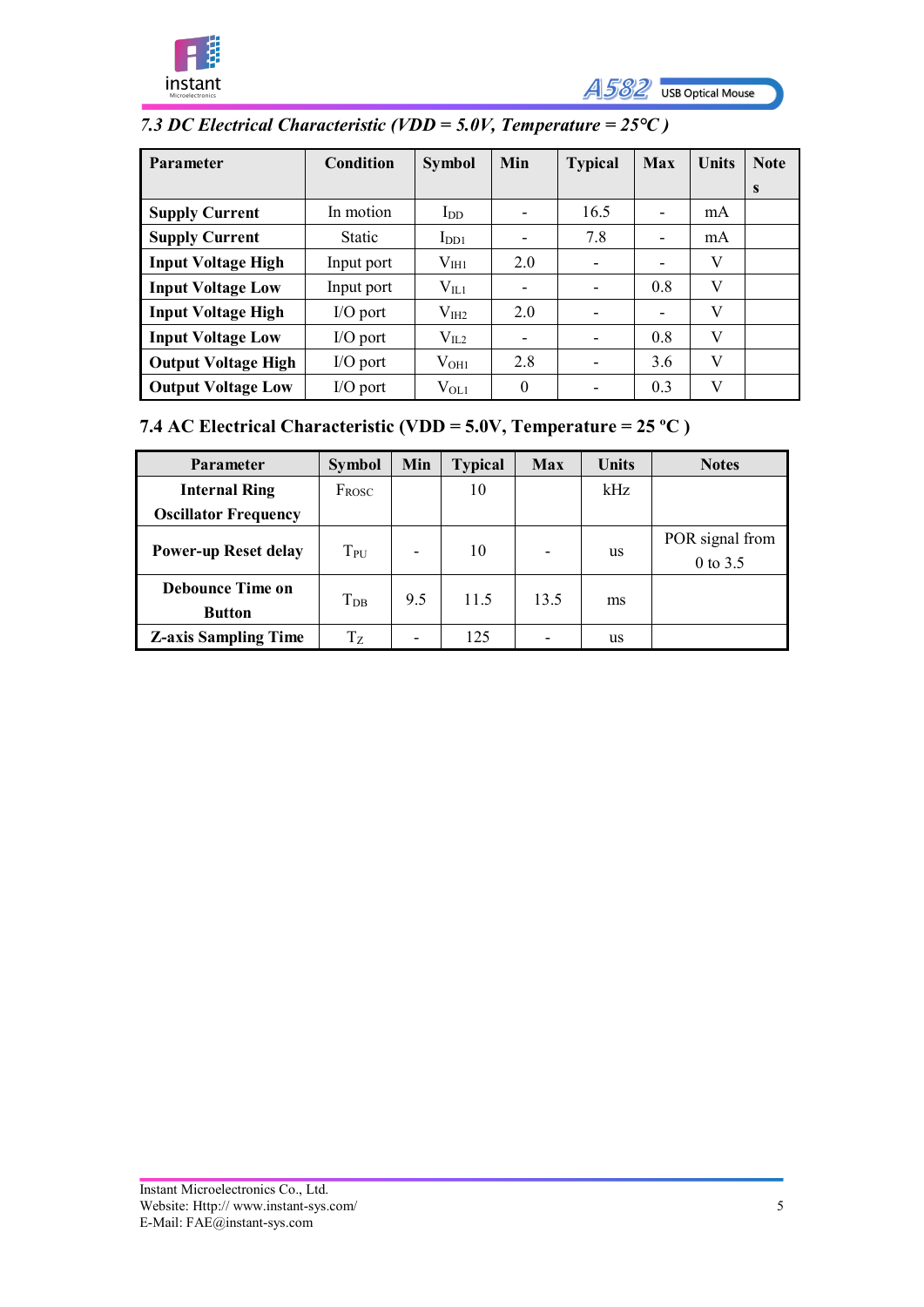

| <b>A582</b> | <b>USB Optical Mouse</b> |
|-------------|--------------------------|

# <span id="page-7-0"></span>**8. Typical Application Circuit**



Figure 3. Application Circuit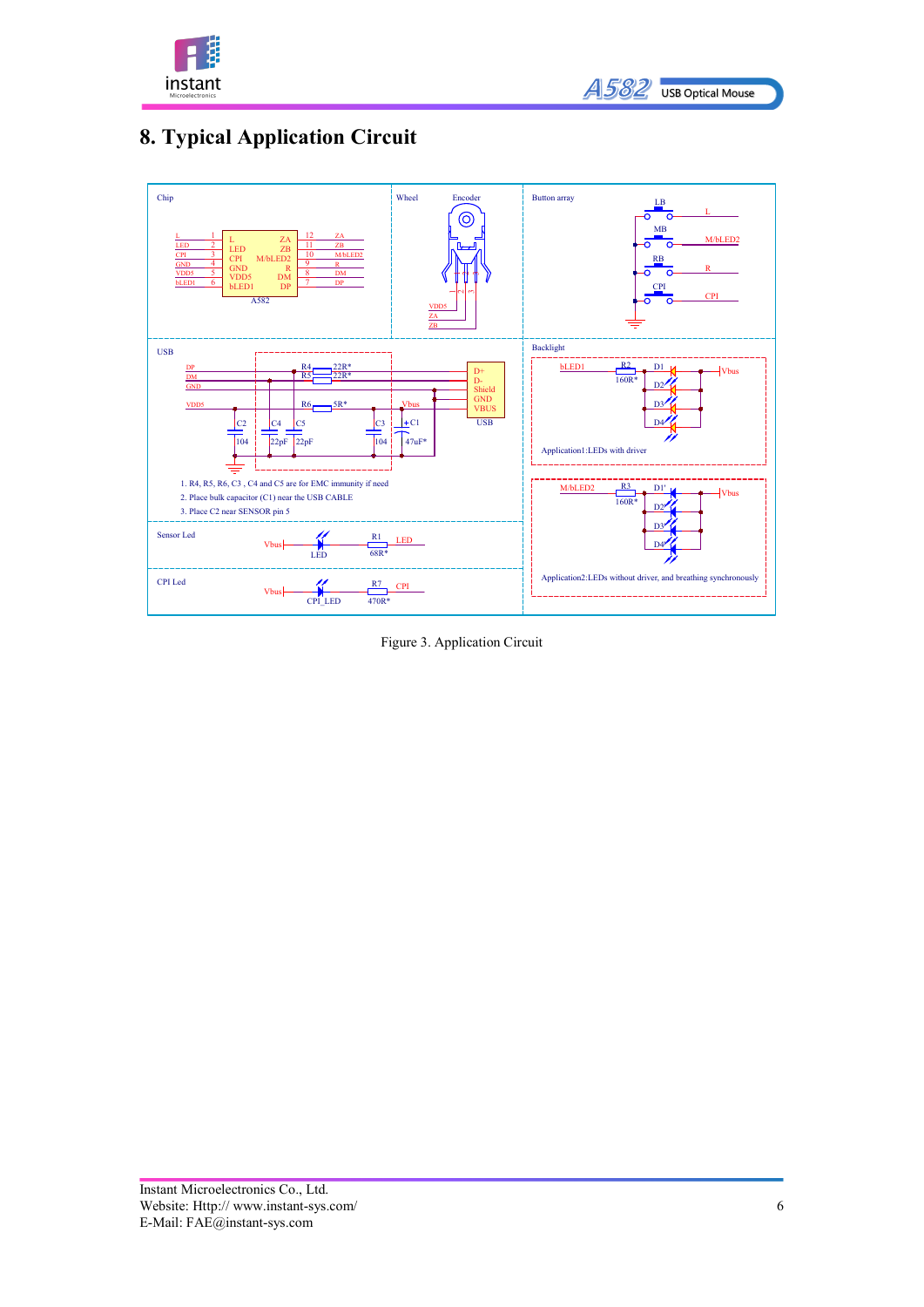



# <span id="page-8-0"></span>**9. Package**



Figure 4. Package Outline Drawing